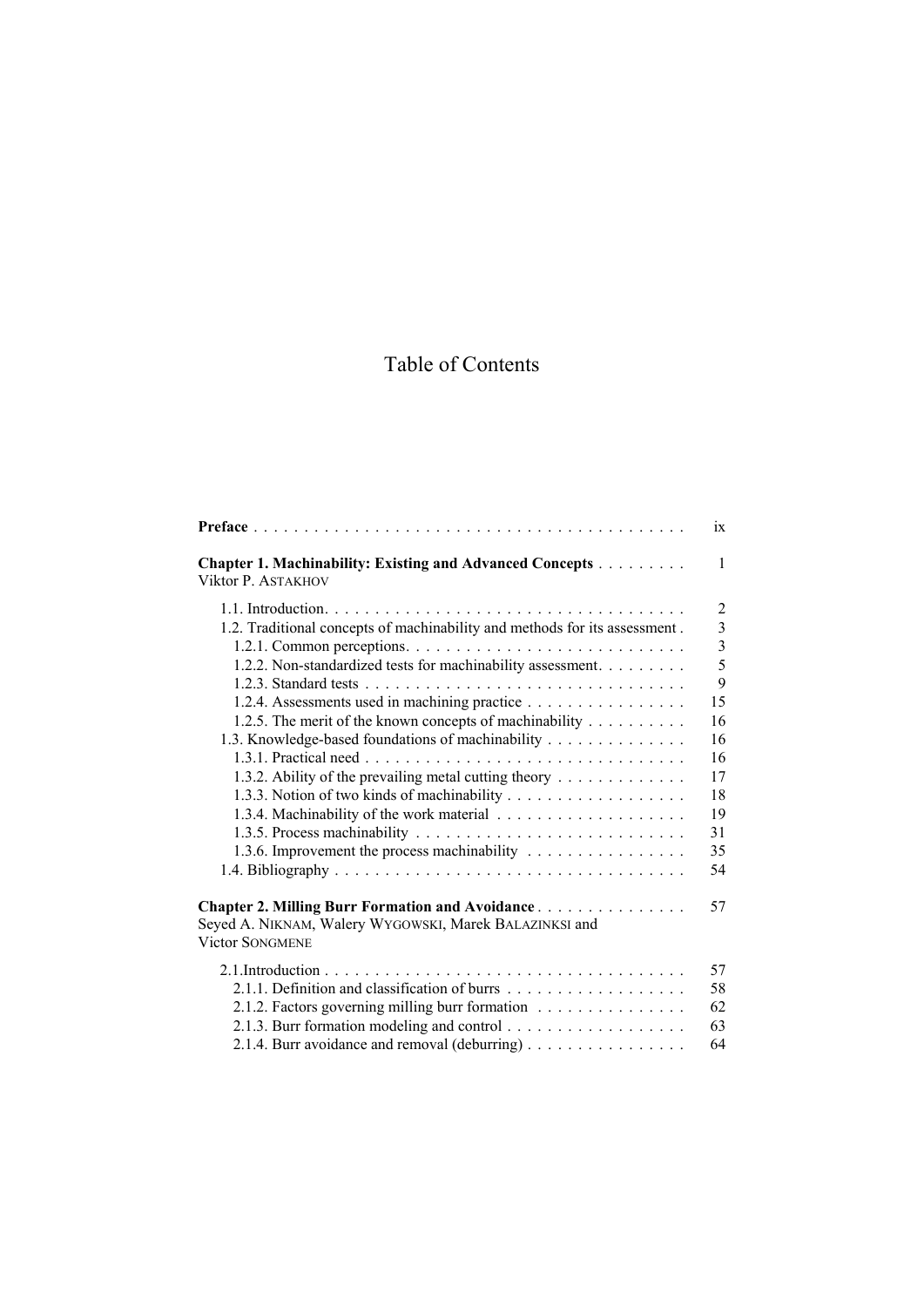## vi Machinability of Advanced Materials

| 2.2. Case study 1: burr formation during slot milling of aluminum alloys | 69<br>69 |
|--------------------------------------------------------------------------|----------|
| 2.3. Case study 2: burr limitation and tool path planning strategies -   |          |
| application to the slot milling of AM6414 steel                          | 77       |
| 2.3.1. Burr size estimation during slot milling (approaches CH1, CH2     |          |
|                                                                          | 78       |
| 2.3.2. Conclusion on case study $2$ – burr limitation during slotting    | 86       |
|                                                                          | 86       |
|                                                                          | 87       |
|                                                                          | 87       |
| Chapter 3. Machinability of Titanium and Its Alloys                      | 95       |
| Ali HOSSEINI, Hossam A. KISHAWY and Hussein M. HUSSEIN                   |          |
|                                                                          | 95       |
|                                                                          | 97       |
|                                                                          | 97       |
|                                                                          | 99       |
|                                                                          | 99       |
|                                                                          | 99       |
|                                                                          | 101      |
|                                                                          | 101      |
|                                                                          | 101      |
|                                                                          | 104      |
|                                                                          | 105      |
|                                                                          | 107      |
|                                                                          | 108      |
|                                                                          | 111      |
|                                                                          | 112      |
|                                                                          | 112      |
|                                                                          | 113      |
|                                                                          | 114      |
|                                                                          | 115      |
|                                                                          |          |
| <b>Chapter 4. Effects of Alloying Elements on the Machinability of</b>   |          |
| <b>Near-Eutectic Al-Si Casting Alloys</b>                                | 119      |
| Yasser ZEDAN, Saleh A. ALKAHTANI and Fawzy H. SAMUEL                     |          |
|                                                                          | 119      |
|                                                                          | 122      |
| 4.2.1. Metallography-microstructural examination                         | 123      |
|                                                                          | 124      |
|                                                                          | 124      |
|                                                                          | 124      |
|                                                                          |          |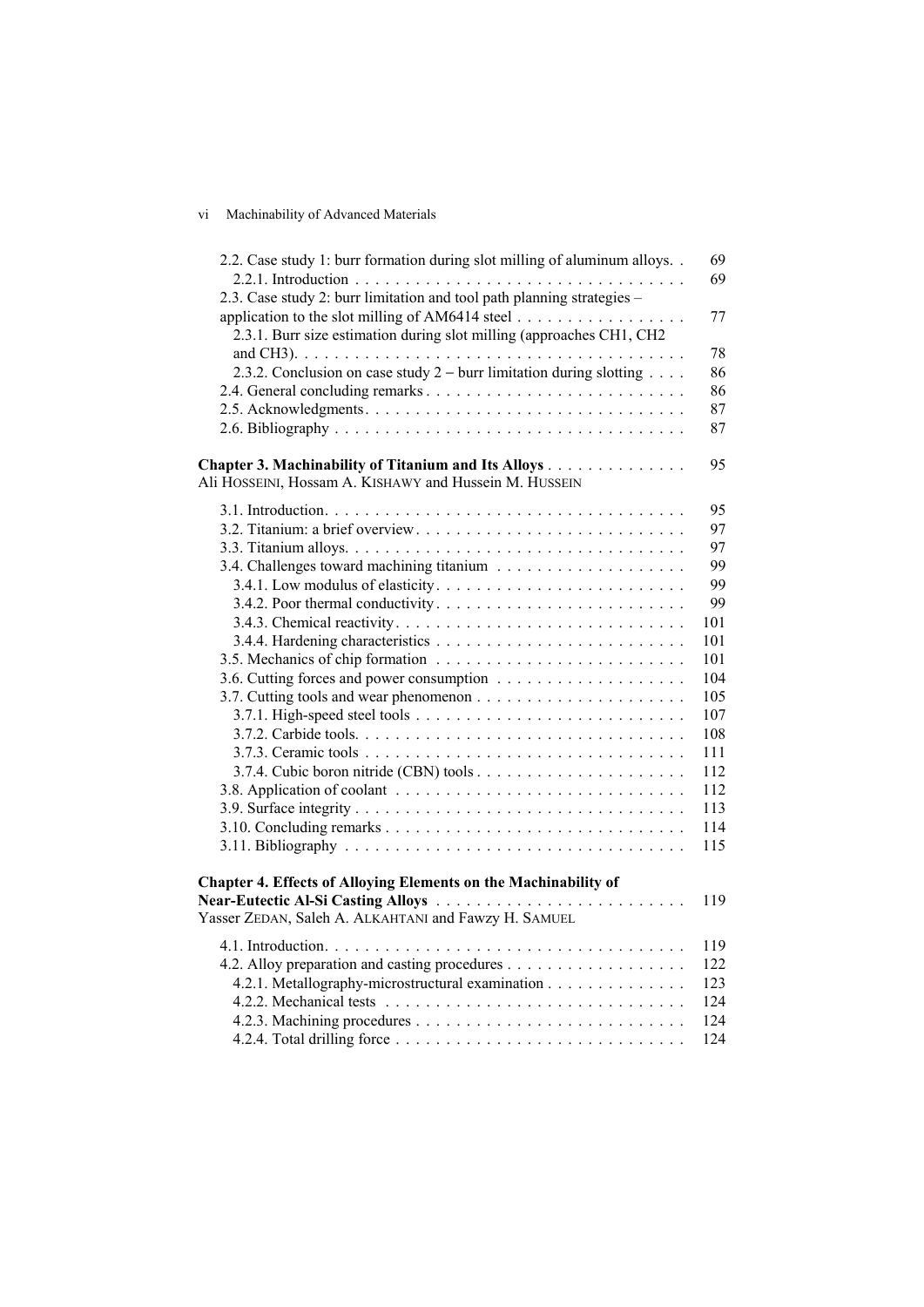## Table of Contents vii

|                                                                                                  | 125 |
|--------------------------------------------------------------------------------------------------|-----|
|                                                                                                  | 125 |
|                                                                                                  | 125 |
|                                                                                                  | 129 |
|                                                                                                  | 130 |
|                                                                                                  | 136 |
|                                                                                                  | 141 |
|                                                                                                  | 142 |
|                                                                                                  | 142 |
| Chapter 5. The Machinability of Hard Materials - A Review.                                       | 145 |
| Paulo CAMPOS, J. Paulo DAVIM, J. Roberto FERREIRA, A. Paulo PAIVA                                |     |
| and P. Paulo BALESTRASSI                                                                         |     |
|                                                                                                  | 145 |
| 5.1.1. Definition of hard machining                                                              | 145 |
| 5.1.2. Application of hard machining processes.                                                  | 146 |
|                                                                                                  | 149 |
|                                                                                                  | 149 |
|                                                                                                  | 149 |
|                                                                                                  | 151 |
|                                                                                                  |     |
|                                                                                                  | 152 |
|                                                                                                  | 152 |
|                                                                                                  | 155 |
|                                                                                                  | 156 |
|                                                                                                  | 157 |
| 5.5. Surface integrity in hard machining processes                                               | 159 |
|                                                                                                  | 159 |
| 5.5.2. Surface roughness $\ldots \ldots \ldots \ldots \ldots \ldots \ldots \ldots \ldots \ldots$ | 161 |
|                                                                                                  | 162 |
|                                                                                                  | 162 |
|                                                                                                  | 163 |
|                                                                                                  | 165 |
|                                                                                                  | 166 |
|                                                                                                  | 166 |
| <b>Chapter 6. An Investigation of Ductile Regime Machining of</b>                                |     |
|                                                                                                  | 175 |
| Vijayan KRISHNARAJ and S. Senthil KUMAR                                                          |     |
|                                                                                                  | 175 |
|                                                                                                  | 176 |
|                                                                                                  | 177 |
|                                                                                                  | 177 |
|                                                                                                  |     |